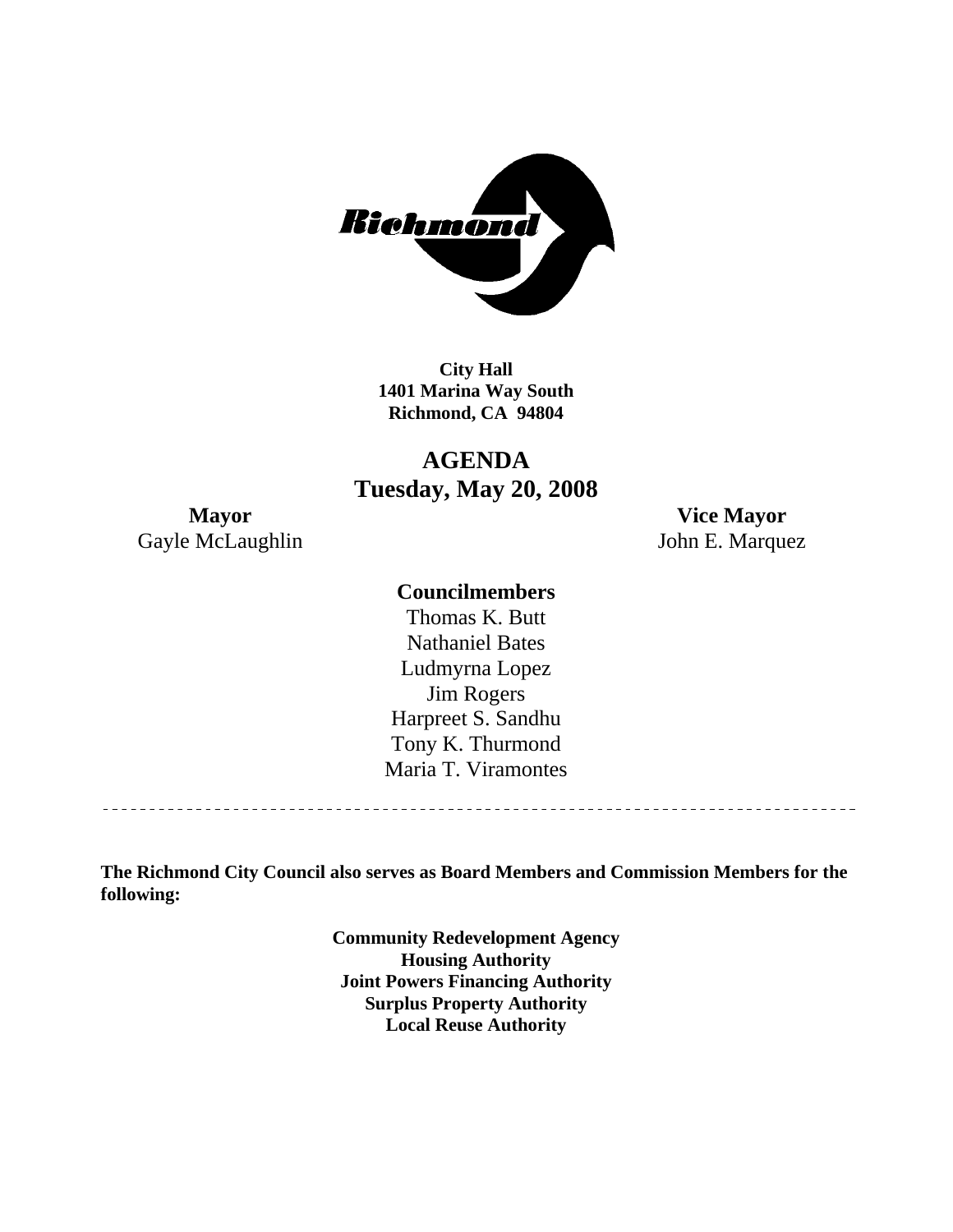# **MEETING PROCEDURES**

The City of Richmond encourages community participation at its City Council meetings and has established procedures that are intended to accommodate public input in a timely and time-sensitive way. As a courtesy to all members of the public who wish to participate in City Council meetings, please observe the following procedures:

**PUBLIC COMMENT ON AGENDA ITEMS:** Anyone who desires to address the City Council on items appearing on the agenda must complete and file a pink speaker's card with the City Clerk **prior** to the City Council's consideration of the item. Once the City Clerk has announced the item and discussion has commenced, no person shall be permitted to speak on the item other than those persons who have submitted their names to the City Clerk. Your name will be called when the item is announced for discussion. **Each speaker will be allowed TWO (2) MINUTES to address the City Council on NON-PUBLIC HEARING items listed on the agenda.** 

**OPEN FORUM FOR PUBLIC COMMENT:** Individuals who would like to address the City Council on matters not listed on the agenda or on **Presentations, Proclamations and Commendations, Report from the City Attorney, or Reports of Officers** may do so under Open Forum. All speakers must complete and file a pink speaker's card with the City Clerk **prior** to the commencement of Open Forum. **The amount of time allotted to individual speakers shall be determined based on the number of persons requesting to speak during this item. The time allocation for each speaker will be as follows: 15 or fewer speakers, a maximum of 2 minutes; 16 to 24 speakers, a maximum of 1 and one-half minutes; and 25 or more speakers, a maximum of 1 minute.** 

#### **SPEAKERS ARE REQUESTED TO OCCUPY THE RESERVED SEATS IN THE FRONT ROW BEHIND THE SPEAKER'S PODIUM AS THEIR NAME IS ANNOUNCED BY THE CITY CLERK.**

**CONSENT CALENDAR:** Consent Calendar items are considered routine and will be enacted, approved or adopted by one motion unless a request for removal for discussion or explanation is received from the audience or the City Council. A member of the audience requesting to remove an item from the Consent Calendar must complete and file a speaker's card with the City Clerk **prior to the City Council's consideration of Item C, Agenda Review.** An item removed from the Consent Calendar may be placed anywhere on the agenda following the City Council's agenda review.

*The City Council's adopted Rules of Procedure recognize that debate on policy is healthy; debate on personalities is not. The Chairperson has the right and obligation to cut off discussion that is too personal, too loud, or too crude.* 

**\*\*\*\*\*\*\*\*\*\*\*\*\*\*\*\*\*\*\*\*\*\*\*\*\*\*\*\*\*\*\*\*\*\*\*\*\*\*\*\*\*\*\*\*\*\*\*\*\*\*\*\*\*\*\*\*\*\***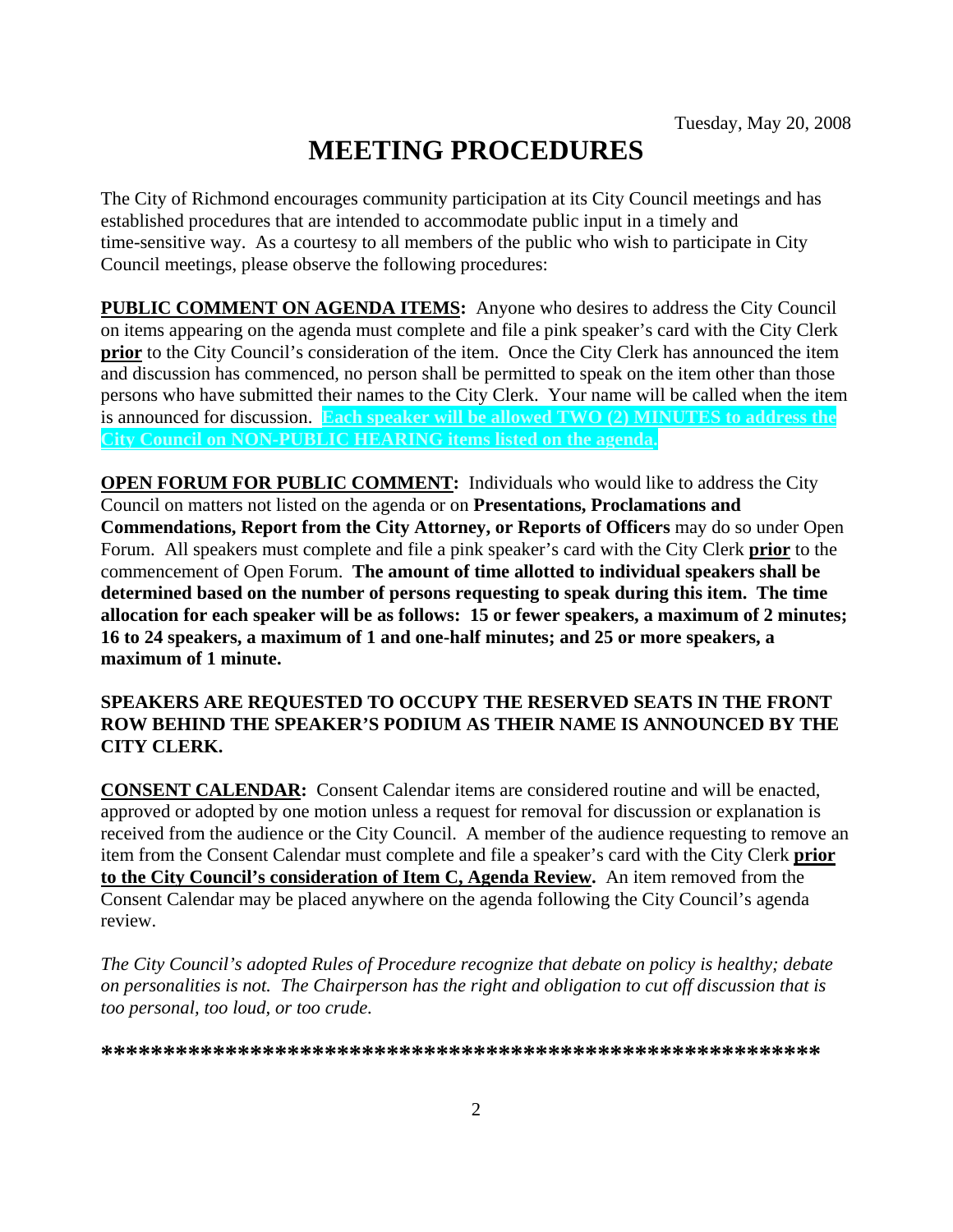Tuesday, May 20, 2008

#### **Evening Open Session**

4:00 p.m. to 5:00 p.m.

#### **A. ROLL CALL**

#### **B. PUBLIC COMMENT**

#### **C. ADJOURN TO CLOSED SESSION**

#### **Closed Session**

Shimada Room of City Hall

#### **A. CITY COUNCIL**

 **A-1.** LIABILITY CLAIMS - PENDING LITIGATION (Government Code Section 54956.9):

Claimant: Michael and Joanna Lyons Agency Claimed Against: City of Richmond

#### **A-2.** CONFERENCE WITH LABOR NEGOTIATORS (Government Code Section 54957.6):

City Designated Representative(s): Bill Lindsay, Leslie Knight, Lisa Stephenson, and Bruce Soublet Employee Organization or unrepresented employee(s): Local 21 and Local 1021 Retiree Medical Negotiations

City Designated Representative(s): Bill Lindsay, Leslie Knight, Lisa Stephenson, Bruce Soublet, and Chris Magnus Counsel: Jack Hughes, Liebert Cassidy Whitmore Employee Organization or unrepresented employee(s): Richmond Police Officers' Association (RPOA), and Richmond Police Management Association (RPMA)

 **A-3.** CONFERENCE WITH LEGAL COUNSEL - ANTICIPATED LITIGATION (Significant exposure to litigation pursuant to Subdivision (b) of Government Code Section 54956.9):

One Case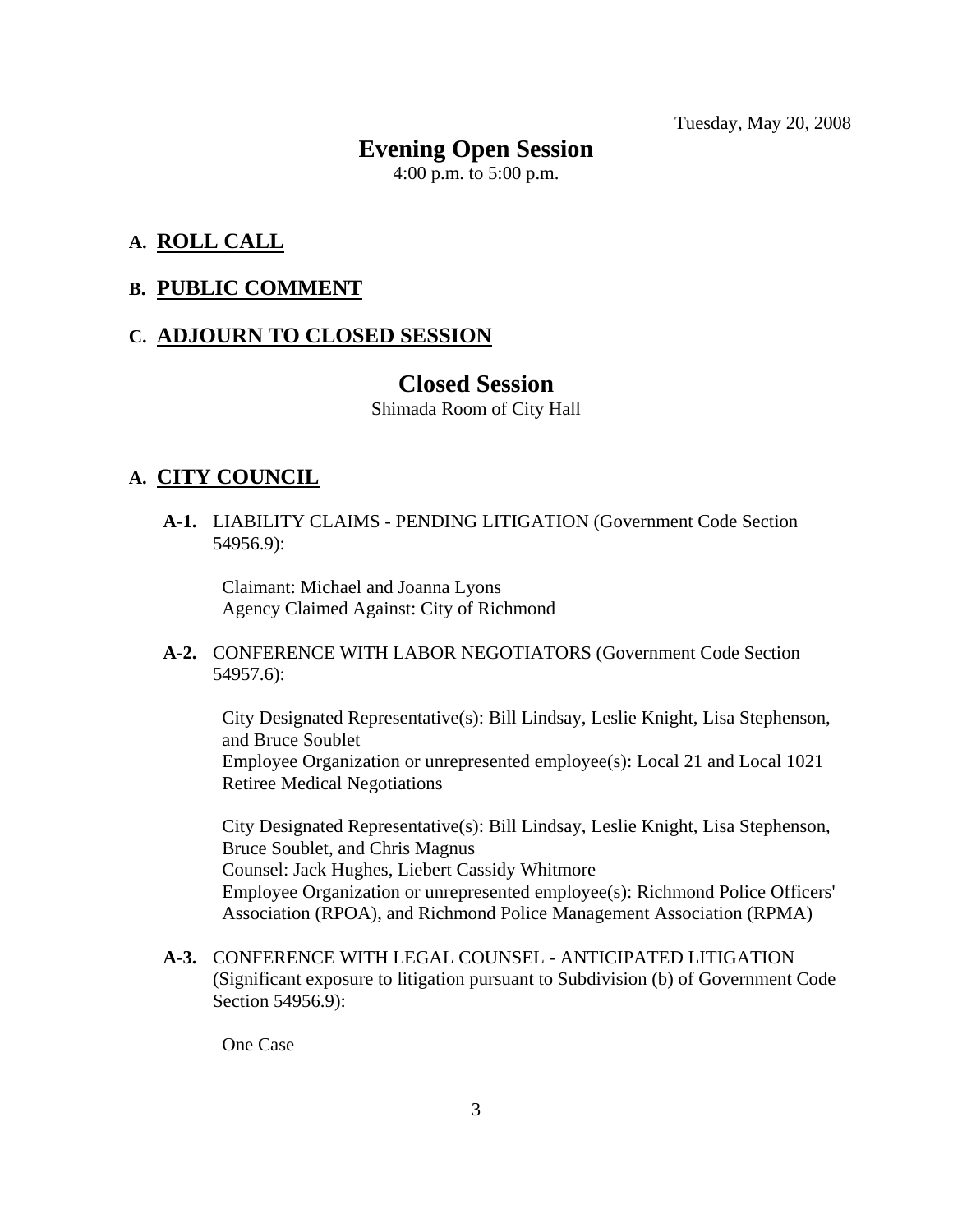Tuesday, May 20, 2008

# **City Council Open Session**

5:00 p.m. to 6:30 p.m.

### **A. ROLL CALL**

#### **B. FISCAL YEAR 2008/09 BUDGET**

 **B-1.** Financial Overview of Fiscal Year 2008/09 Budget - Finance Department /City Manager's Office (James Goins 620-6740/Bill Lindsay 620-6512).

#### **C. ADJOURNMENT**

**\*\*\*\*\*\*\*\*\*\*\*\*\*\*\*\*\*\*\*\*\*\*\*\*\*\*\*\*\*\*\*\*\*\*\*\*\*\*\*\*\*\*\*\*\*\*\*\*\*\*\*\*\*\*\*\*\*\*\*\*** 

## **Richmond Community Redevelopment Agency**

6:45 p.m.

#### **PLEDGE TO THE FLAG**

#### **A. ROLL CALL**

#### **B. STATEMENT OF CONFLICT OF INTEREST**

#### **C. OPEN FORUM FOR PUBLIC COMMENT**

#### **D. CONSENT CALENDAR**

- **D-1.** ADOPT A RESOLUTION authorizing the transfer of Agency funds to the Planning Department in an amount not to exceed \$410,000 for costs associated with the preparation of the Environmental Impact Report and Environmental Impact Statement (EIR/EIS) for the Miraflores Project, in compliance with California Environmental Quality Act (CEQA) and National Environmental Policy Act (NEPA) requirements (The Finance Standing Committee reviewed this item on May 16, 2008, and recommended approval by the City Council) - Richmond Community Redevelopment Agency (Steve Duran/Patrick Lynch 307-8140).
- **D-2.** APPROVE minutes of the Regular Meeting held on May 6, 2008 City Clerk's Office (Diane Holmes 620-6513).

#### **E. ADJOURNMENT**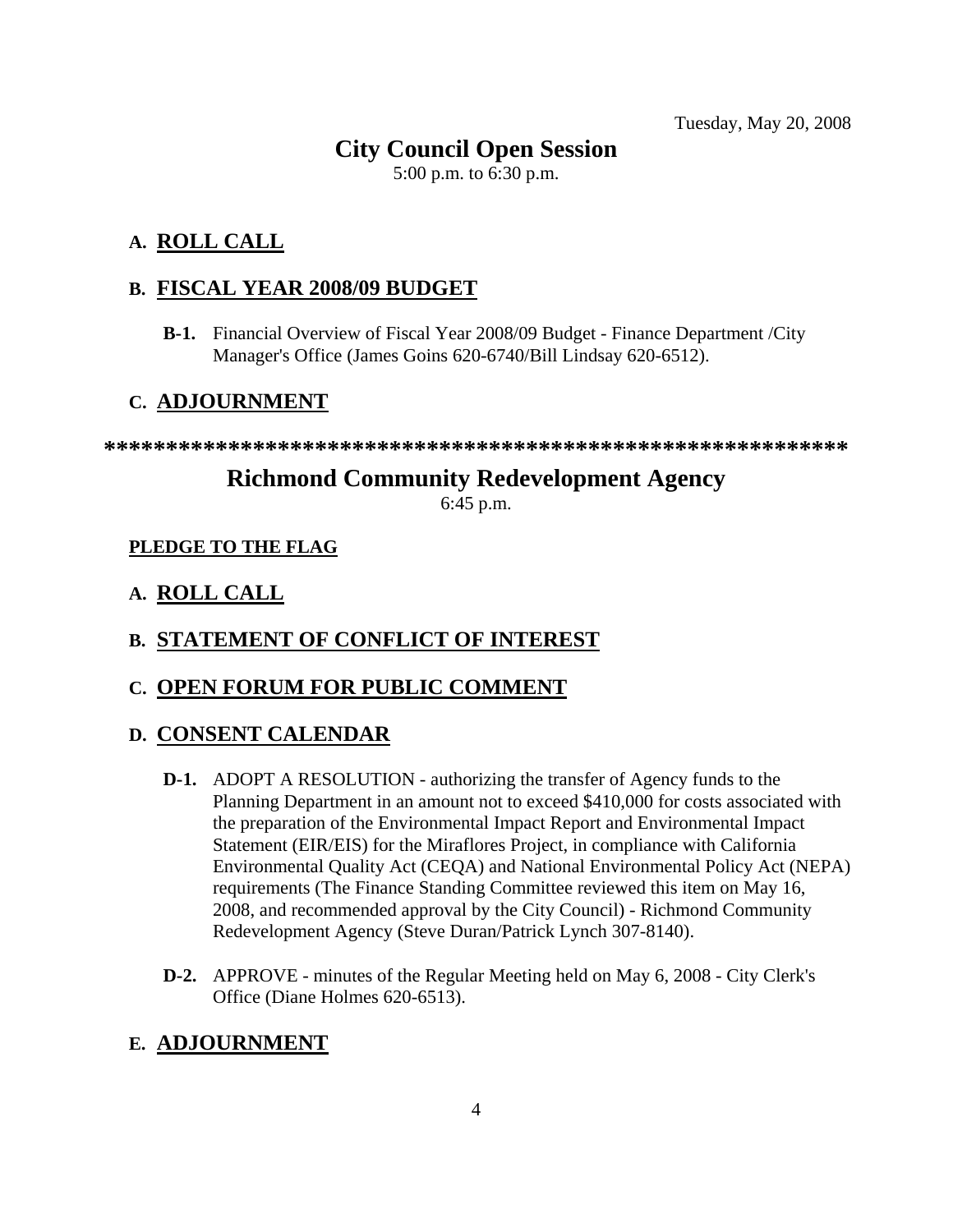# **Special Joint Meeting of the Richmond Community Redevelopment Agency/City Council**

6:50 p.m.

#### **A. ROLL CALL**

#### **B. STATEMENT OF CONFLICT OF INTEREST**

#### **C. CONSENT CALENDAR**

 **C-1.** APPROVE - minutes of the Special Meetings held on April 15, 2008, and April 22, 2008, and the Regular Meeting held on May 6, 2008 - City Clerk's Office (Diane Holmes 620-6513).

#### **D. ADJOURNMENT**

**\*\*\*\*\*\*\*\*\*\*\*\*\*\*\*\*\*\*\*\*\*\*\*\*\*\*\*\*\*\*\*\*\*\*\*\*\*\*\*\*\*\*\*\*\*\*\*\*\*\*\*\*\*\*\*\*\*\*\*\*** 

# **Joint Meeting of the Joint Powers Financing Authority/City Council**

6:55 p.m.

#### **A. ROLL CALL**

#### **B. STATEMENT OF CONFLICT OF INTEREST**

#### **C. CONSENT CALENDAR**

 **C-1.** APPROVE - minutes of the meeting held on May 6, 2008 - City Clerk's Office (Diane Holmes 620-6513).

#### **D. ADJOURNMENT**

**\*\*\*\*\*\*\*\*\*\*\*\*\*\*\*\*\*\*\*\*\*\*\*\*\*\*\*\*\*\*\*\*\*\*\*\*\*\*\*\*\*\*\*\*\*\*\*\*\*\*\*\*\*\*\*\*\*\*** 

# **CITY COUNCIL**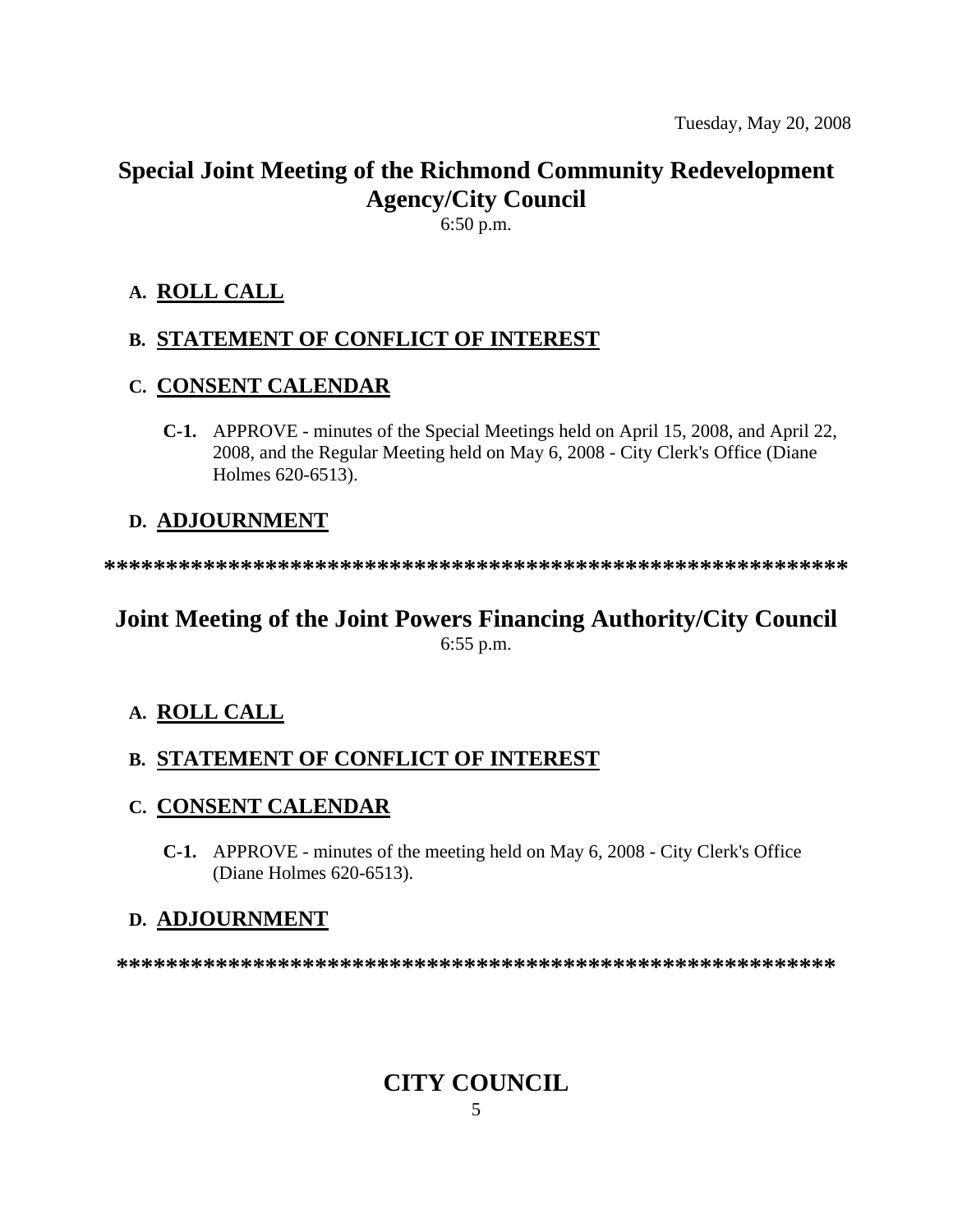7:00 p.m.

#### **A. ROLL CALL**

#### **B. STATEMENT OF CONFLICT OF INTEREST**

#### **C. AGENDA REVIEW**

#### **D. PRESENTATIONS, PROCLAMATIONS, AND COMMENDATIONS**

### **E. REPORT FROM THE CITY ATTORNEY OF FINAL DECISIONS MADE AND NON-CONFIDENTIAL DISCUSSIONS HELD DURING CLOSED SESSION**

#### **F. CONSENT CALENDAR**

- **F-1.** ACCEPT the Arts & Culture Commission's final recommendation to select John Wehrle as the artist for the wall mural at the entrance of the Civic Center City Hall Council Chambers - Library & Cultural Services (Monique A. le Conge 620-6951).
- **F-2.** APPROVE a legal services contract with the law firm of Rogers, Joseph & O'Donnell for an amount not to exceed \$20,000 to provide on-going legal services related to compliance with the Regional Water Quality Control Board (RWQCB) Tentative Order for Terminal 4 Site Clean-Up - Port (Jim Matzorkis 215-4600).
- **F-3.** APPROVE a contract amendment with Quality Polygraph Services to provide preemployment polygraph examination services, increasing the amount by \$8,750 for a total of \$18,450 - Police Department (Chief Chris Magnus620-6655).
- **F-4.** ADOPT A RESOLUTION authorizing the City to levy special assessments against certain properties where accumulations of abandoned, wrecked or dismantled vehicles are a public nuisance under the Richmond Municipal Code (RMC), Chapter 11.76 - Police Department (Chief Chris Magnus 620-6656).
- **F-5.** ADOPT A RESOLUTION allowing the City of Richmond to enter into a Standard Agreement (CO700127) with the State Franchise Tax Board (FTB) providing for the City's participation in the FTB's City Business Tax Data Program - Finance Department (James Goins 620-6740).
- **F-6.** APPROVE a contract with Solar Richmond in the amount of \$50,000 to provide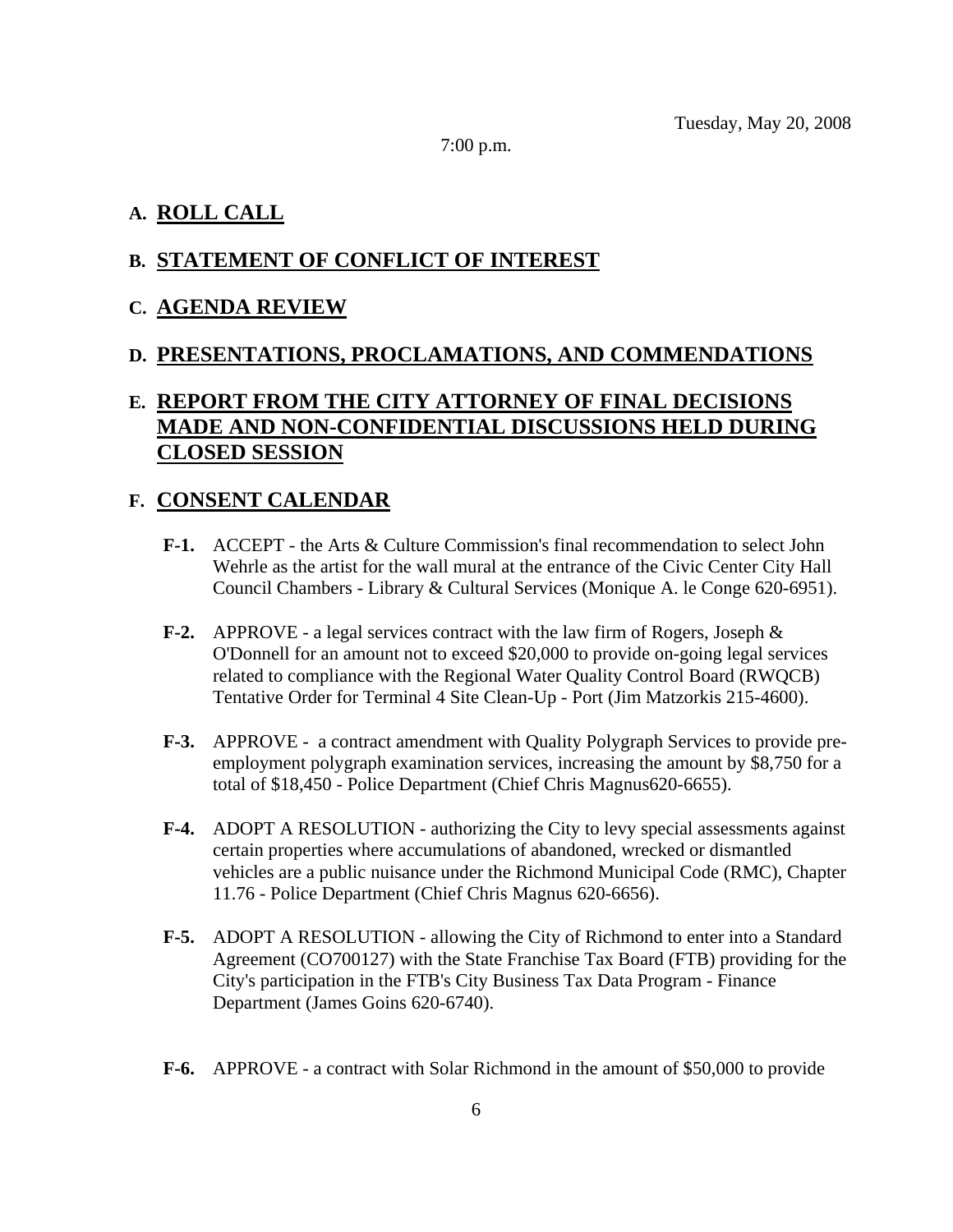Tuesday, May 20, 2008 technical assistance and to coordinate the solar installation component for the RichmondBUILD training program. The contract term will be May 20, 2008, through June 30, 2009, in an amount not to exceed \$50,000 - Employment & Training (Sal Vaca 307-8006).

- **F-7.** APPROVE a contract amendment with Jane Lofgren, dba Central Cleaning, to provide cleaning services for the restroom facilities at the Jay and Barbara Vincent, Shimada, and Lecretia Edwards Parks. This amendment will increase the payment amount by \$9,720 for a total contract amount of \$19,440, and will extend the term of the contract from June 30, 2008, to June 30, 2009 - Public Works (Yader Bermudez 231-3009).
- **F-8.** APPROVE the expenditure of budgeted FY 07/08 Equipment Replacement Funds to purchase two mowers in an amount not to exceed \$23,000 - Public Works (Yader Bermudez 231-3009).
- **F-9.** APPROVE a contract amendment with MBN Services Inc. (DBA: Bob Murray & Associates) for \$54,000, for a total approved contract payment limit not to exceed \$78,000, to develop and administer recruitment processes for three additional engineering classifications (The Finance Committee reviewed this item on April 18, 2008, and recommended approval by the City Council) - Human Resources (Leslie Knight 620-6600).
- **F-10.** ADOPT AN ORDINANCE (second reading) establishing the wages, salary, and compensation for the revised and retitled classification of Revenue Manager (Salary Range 060D: \$6,238 - \$7,544/month) (The Finance Committee reviewed this item on April 18, 2008, and recommended approval by the City Council) - Human Resources (Leslie Knight 620-6600).
- **F-11.** APPROVE a contract with Ralph Andersen and Associates in the amount of \$11,355.57, for miscellaneous recruitment services (The Finance Committee reviewed this item on April 18, 2008, and recommended approval by the City Council) - Human Resources (Leslie Knight 620-6600).
- **F-12.** APPROVE a contract amendment with Patricia Elliot increasing the total amount from \$10,000 to \$25,000 for confidential investigative services – Human Resources (Leslie Knight 620-6600).
- **F-13.** APPROVE the following reappointments and appointments: Commission on Aging: Barbara Scott, incumbent, term expiring May 19, 2010; Richmond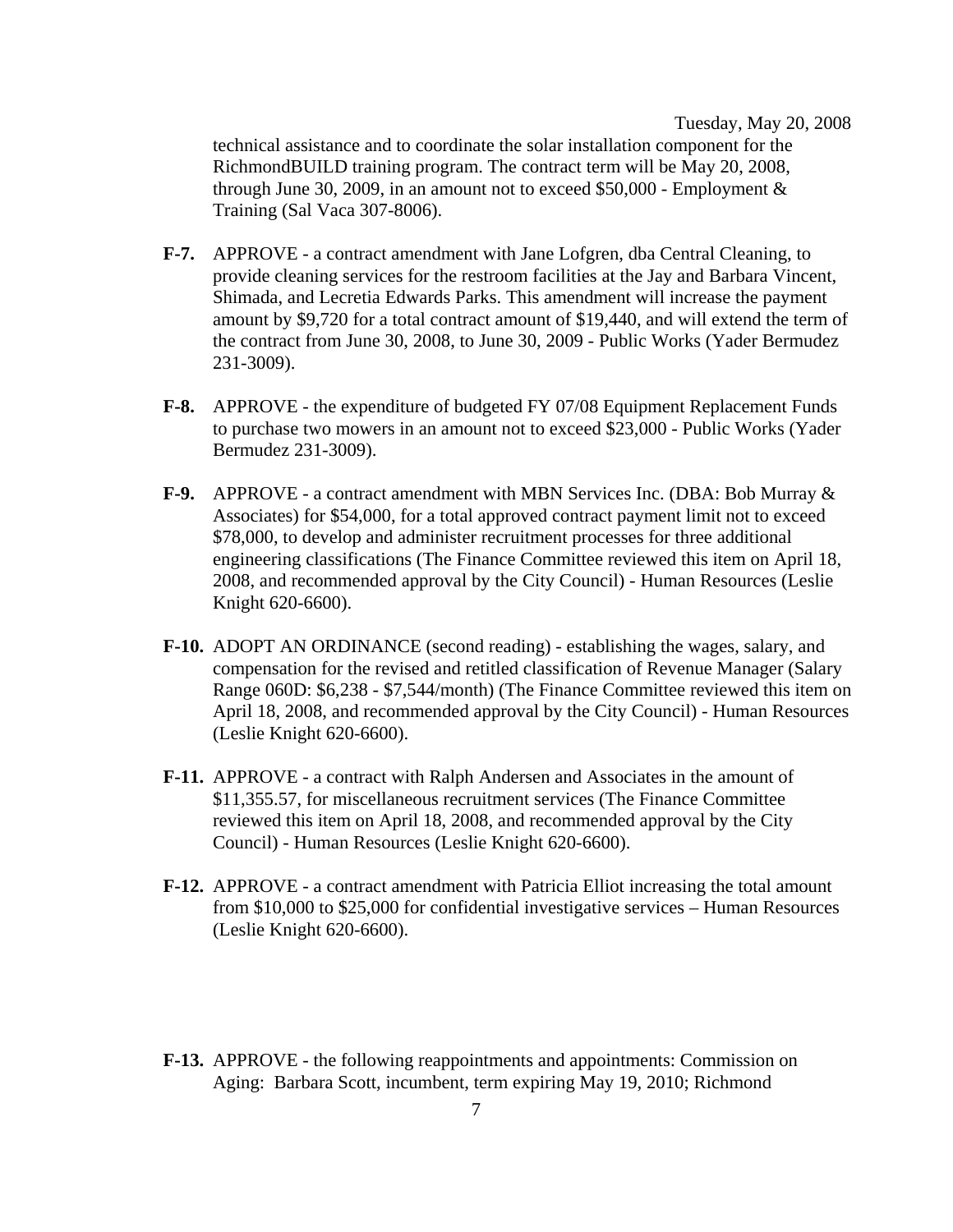Tuesday, May 20, 2008 Workforce Investment Board: Alan Baer; Richmond-Shimada Friendship Commission: Marilyn Chan Alford, term expiring December 31, 2010 - Mayor McLaughlin (620-6503).

 **F-14.** APPROVE - the minutes of the Regular Meeting held on May 6, 2008 - City Clerk's Office (Diane Holmes 620-6513).

#### **G. PUBLIC HEARINGS**

#### **H. OPEN FORUM FOR PUBLIC COMMENT**

- **I. AGREEMENTS**
- **J. RESOLUTIONS**

#### **K. ORDINANCES**

 **K-1.** INTRODUCE AN ORDINANCE (first reading) - establishing a temporary moratorium on the acceptance, processing and approval of applications and permits to construct, modify or place biofuel facilities within the City of Richmond - Planning Department (Richard Mitchell 620-6706).

#### **L. COUNCIL AS A WHOLE**

 **L-1.** Approve a motion to oppose Initiative 1326, the Runner Initiative, which would increase funding for criminal justice programs by half a billion dollars annually; facilitate the prosecution of more youth as adults; increase penalties for drug offenses and offenses alleged to be "gang" related; create mandatory criminal background checks for housing; subsidy recipients; and prohibit bail for undocumented immigrants charged with "gang related" felonies - Mayor McLaughlin and Councilmember Thurmond (620-6503/620-6581).

#### **M. REPORTS OF OFFICERS: STANDING COMMITTEE REPORTS, REFERRALS TO STAFF, AND GENERAL REPORTS (INCLUDING AB 1234 REPORTS)**

#### **N. ADJOURNMENT**

**\*\*\*\*\*\*\*\*\*\*\*\*\*\*\*\*\*\*\*\*\*\*\*\*\*\*\*\*\*\*\*\*\*\*\*\*\*\*\*\*\*\*\*\*\*\*\*\*\*\*\*\*\*\*\*\*\*\***